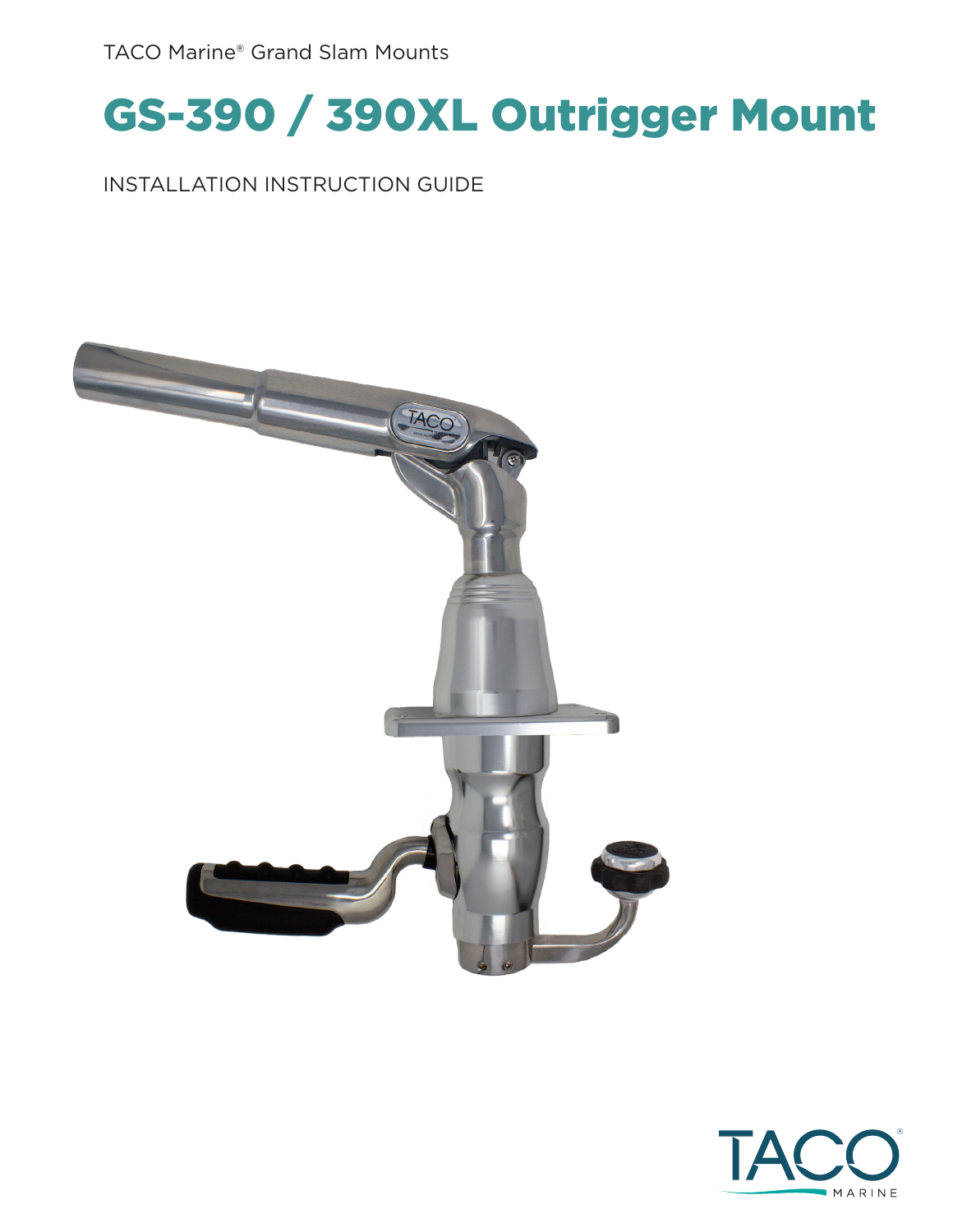# **KIT CONTENTS**

Grand Slam 390 mounts or *Grand Slam 390XL mounts*

Vinyl tubing spacers **8** • **•** Vinyl tubing spacers **• • • • • • • POWER DRILL WITH 5/16" DRILL BIT** 

**2**

5/16" x 18" x 1" bolts or **8** *5/16" x 18" x 5" bolts*

**8** 5/16" x 18" hex nuts

**8** Nylon washers & **8** stainless washers

**4** 4mm Hex Bolts for Rotator Handle

### Required\*

\*not included

- 
- **•** 3/16" ALLEN WRENCH
- **•** 1/2" CRESCENT WRENCH
- **•** MARINE-GRADE SEALANT
- **•** MARINE-GRADE GREASE OR ANTI-SEIZE
- **•** STAINLESS LOCK NUTS & STAINLESS ACORNS (GS-390 XL ONLY)

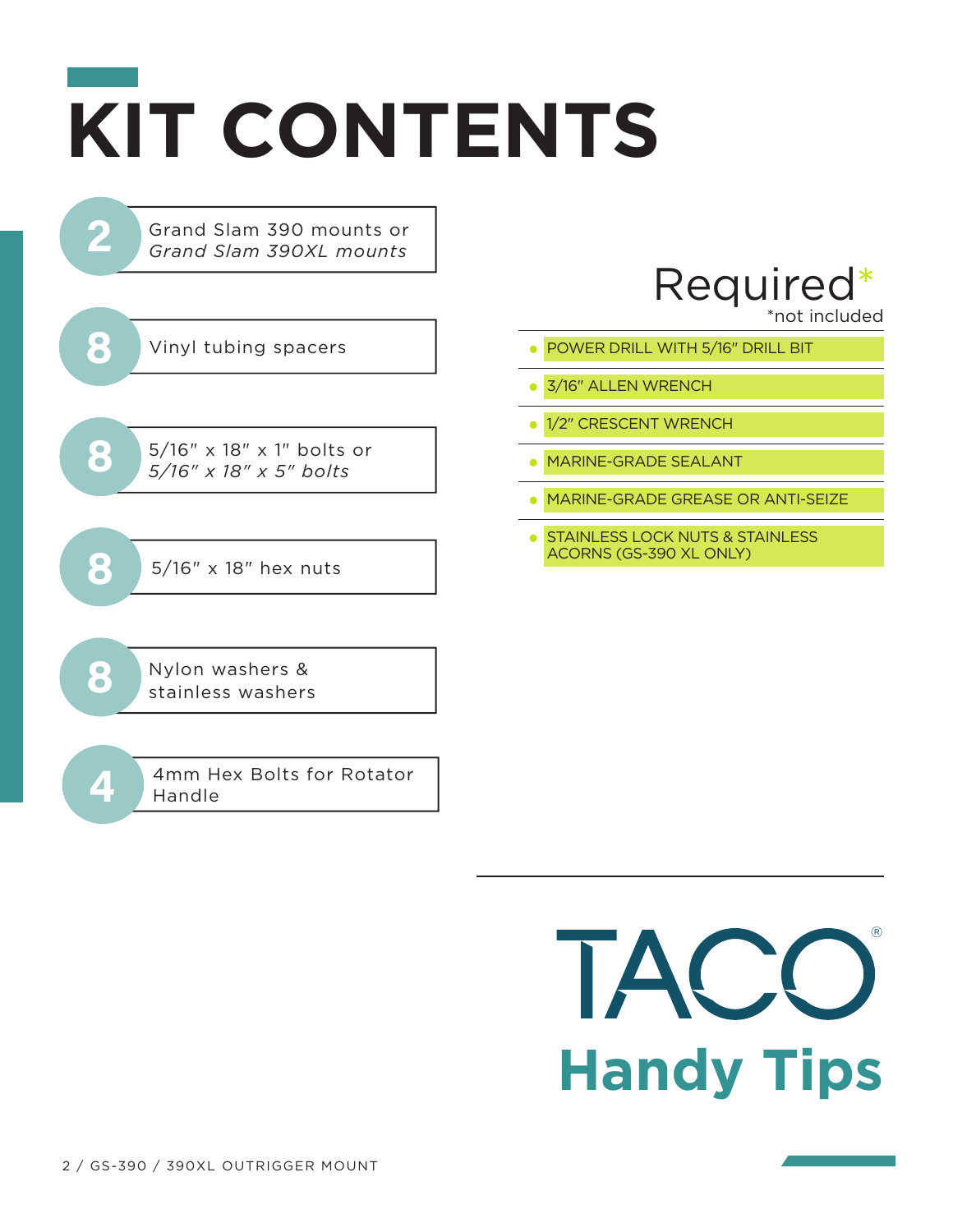**Thank you** for purchasing the TACO Marine Grand Slam 390 or 390XL Outrigger Mount! As a family-owned and operated business since 1959, we take pride in offering the highest-quality, innovative products with excellent customer service. We stand behind our products 100 percent. If you have any questions about this mount or installation, please contact us by visiting **tacomarine.com/contactus**.

## **INSTALLATION**

#### **CANVAS TOP**

- It is very important that your mounting surface for the Grand Slam (i.e., T-top, Arch or Hardtop), be suitably constructed to provide a strong mounting area for your outrigger base. It is recommended to use TACO Marine's weld-on Grand Slam extrusions.
- These plates are pre-drilled and ready to install the Grand Slam. If you already have a plate, it should be at least 3/8" thick and 5" wide, with 3-4 welded seams to be used to accommodate the 6" length of the units' base from bow to stern.
- When installing the Grand Slam through canvas, simply cut an X over the 3-1/8" hole and trim the excess canvas. Install and bolt down the Grand Slam.

#### **HARDTOP**

When installing through a hardtop, verify the top is foam or core filled. It is recommended to use included spacers (small lengths of tubing cut to size) to fit inside where the mounting bolts pass through to ensure that when the bolts are tightened the top is not compressed.

- Backing plates are available for extra strength and recommended when mounting through a hardtop (part #BP150BSY-320-1).
- When installing your Grand Slam, locate the center of the 3-1/8" hole at least 9-1/2" from the hardtop frame, vertical post, or any other object that might hinder the movement of the handle.
- If the top has an arch to it, wedge plates can be ordered to keep the Grand Slams upright and straight (part #WP-150WHA-1).
- The maximum thickness allowable for GS-390 mounting is 2" and for GS-390XL is 4-1/2".
- The 390 and 390XL mounts are a pair of Port and Starboard units. When installing, the Pull pin to release the outrigger needs to face outboard for easy access.
- When installing the handle, make sure it first goes through the larger hole (the one that is shaped like the opening of a doghouse). If reversed, the unit will fail to rotate.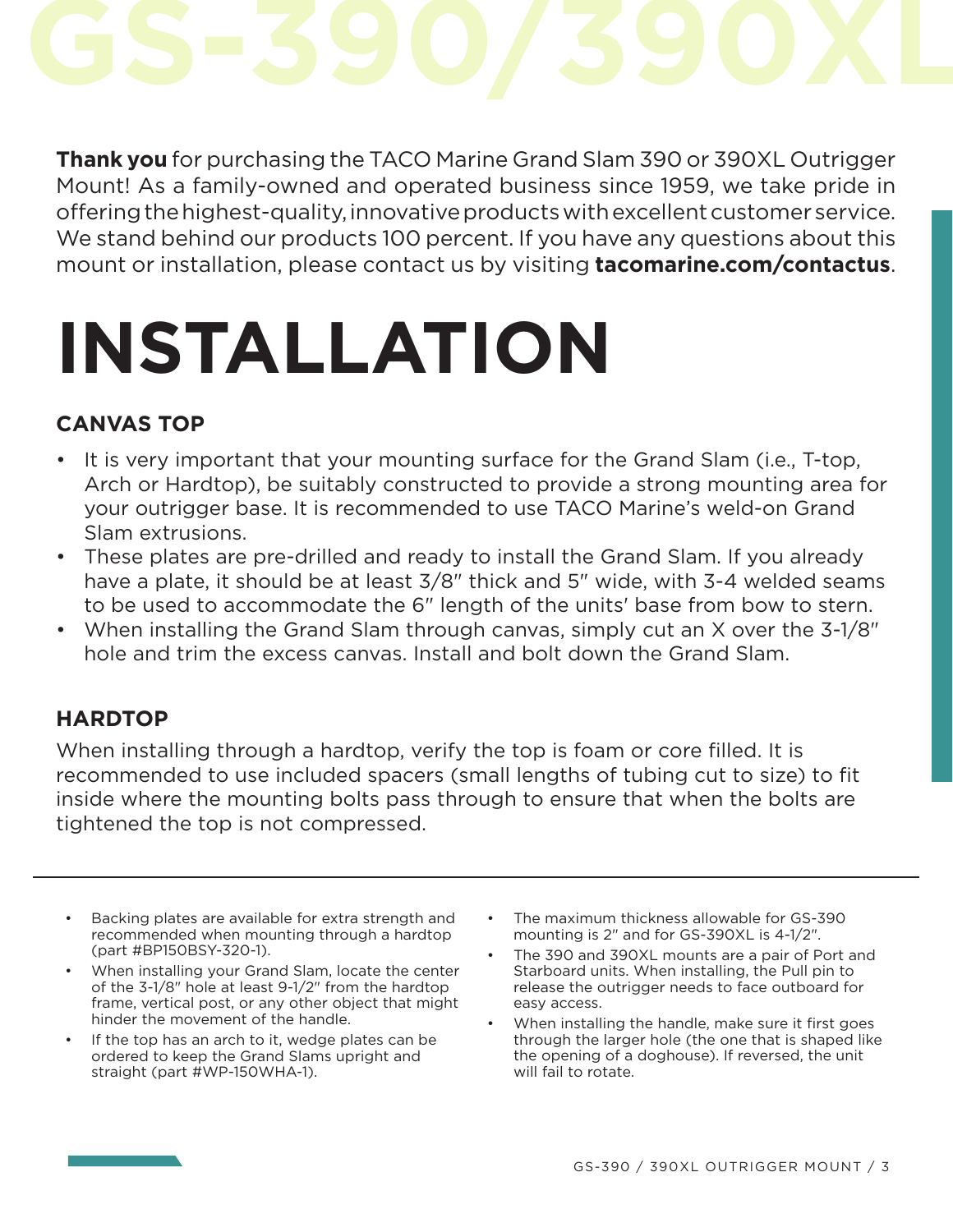# **INSTALLATION**

#### **USING A SOLID PLATE**

#### **Always use high-quality, stainless-steel hardware when mounting the base. Do not attempt to weld the base to any surface.**

- 1. Before drilling your bolt holes, cut out a 3-1/8" diameter center hole.
- 2. When you are finished drilling your 3-1/8" hole, set the base in the hole being careful not to scratch the anodized finish of the lower components, or to damage the white angle height position indicator. Use your outriggers to help align the base.
- 3. The supplied template is only a guide to help align base for true hole positioning. Make sure nothing is rubbing in the 3-1/8" hole. There should be a small gap all the way around.
- 4. When the Grand Slams are aligned, mark and drill out the bolt holes.
- 5. Bolts, washers and nuts are provided or if you purchase your own, always use good quality stainless steel hardware when mounting the base. Please do not attempt to weld the base to anything.
- 6. If using a backing plate, put a bead of marine-grade sealant on the underside of the flat plate. This prevents water drips.
- 7. Securely bolt the base to the mounting surface. Install rotation handle last. Insert handle from the larger open-ended slot, from stern-facing position. (The bottom part of the Grand Slam can be rotated to locate this hole.) Lubricate threads with marine-grade grease or anti-seize, making sure the handle is all the way in.
- 8. Screw the handle adapter to the mount using the 4mm Hex bolts. Place the outrigger in the arm and test. Pull down on the handle and move port to starboard. Release the handle, and it should go into locking detent positions. If the handle does not return up, push left or right until it slides into detent position.
- 9. Turn the crank handle to full up and down outrigger position to ensure the outrigger does not interfere with other top-mounted accessories.
- 10. The pull pin to lock the outriggers is spring loaded. Simply pull out the pull pin, rotate 1/4 turn and release. Place your outrigger into the arm and turn the pull pin to snap back into position. Then turn your outrigger until it clicks in the locked position with eyelets facing aft if you are mounting aluminum poles.





Always use a nylon 5/16" washer underneath any stainless-steel washer to prevent corrosion of the Grand Slams anodized aluminum mounting base.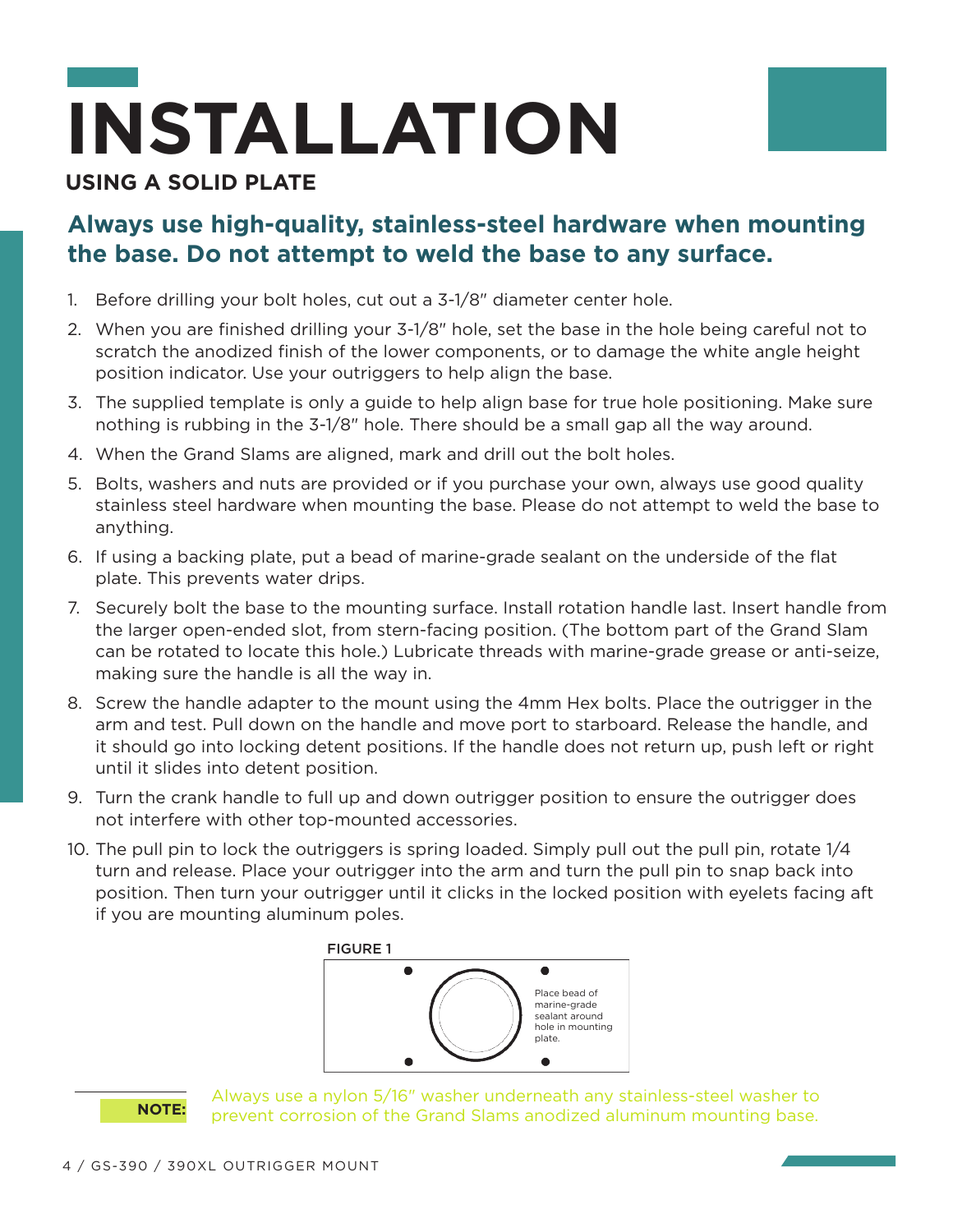### **How to use**

When fishing with the Grand Slam 390 or 390XL, easily raise and lower outrigger poles by turning the crank handle – either clockwise to lift or counterclockwise to lower. For going under bridges, trailering or storage, we recommend lowering the outriggers to ensure they don't get damaged. When the outriggers reach the desired lowered position, you can fold the crank handle flush into the base.

## **How to clean**

Always use a mild, non-abrasive soap and fresh water. Thoroughly wash the mounts with a soft towel or sponge to remove dried salt crystals and other contaminants. Rinse completely with fresh water.

**Mild dish washing liquid, specialty marine cleaners:**  Sea Safe Boat Wash, Boat Wash Concentrate and Super Suds.

> **Safe marine lubricants:**  CRC Corrosion Inhibitor, Corrosion Block and Get Some Extreme.

### Safe Cleaners Harmful Cleaners

**Bleach (Clorox, etc.) and mild abrasive cleaners:** Ajax, Comet, Soft Scrub, Rubbing Compounds, etc.

> **Strong cleaners:** 409, Engine Degreasers, etc.

**Acids of any type:** Such as Muriatic, naval jelly or aluminum acid.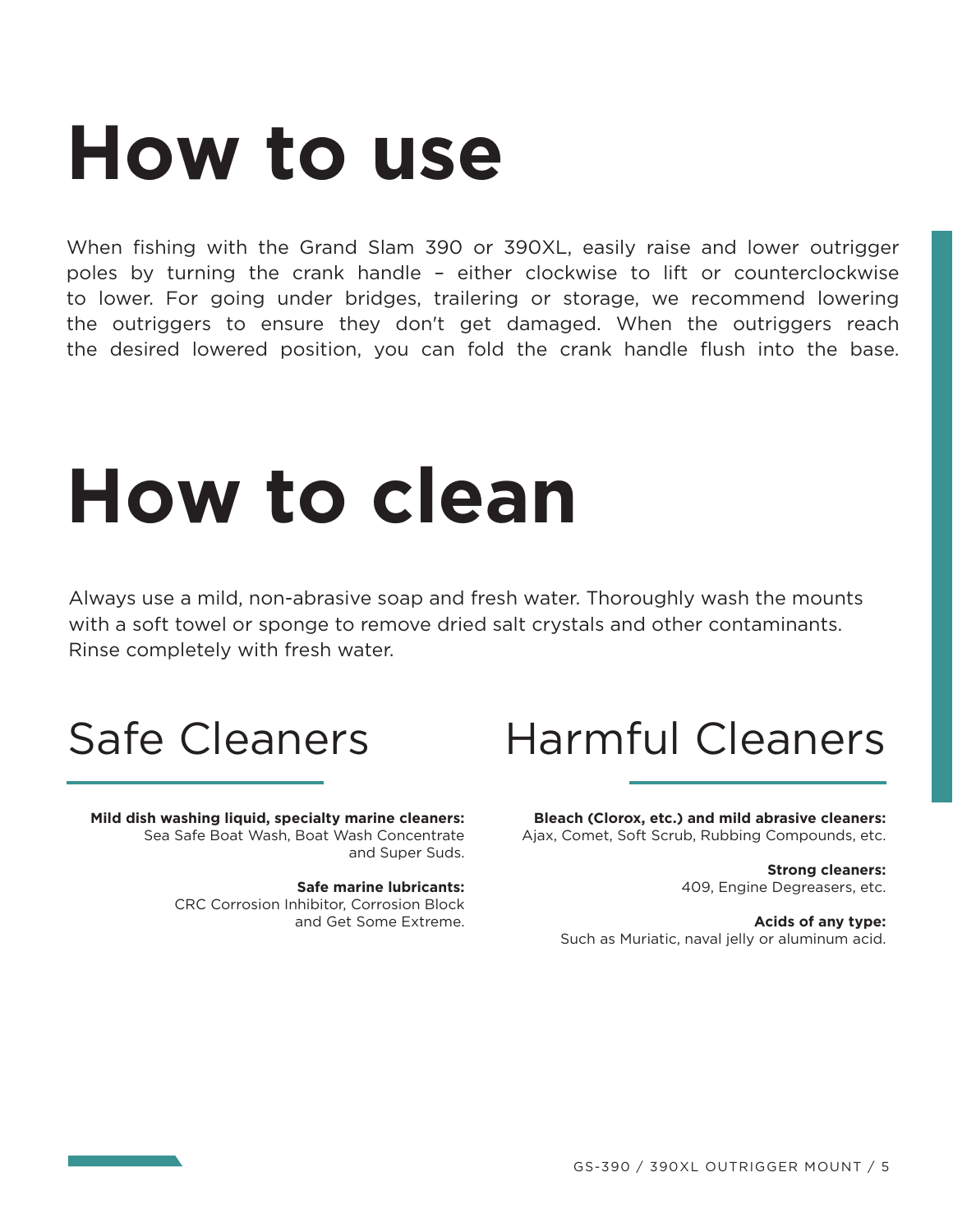## **TECHNICAL SPECS**

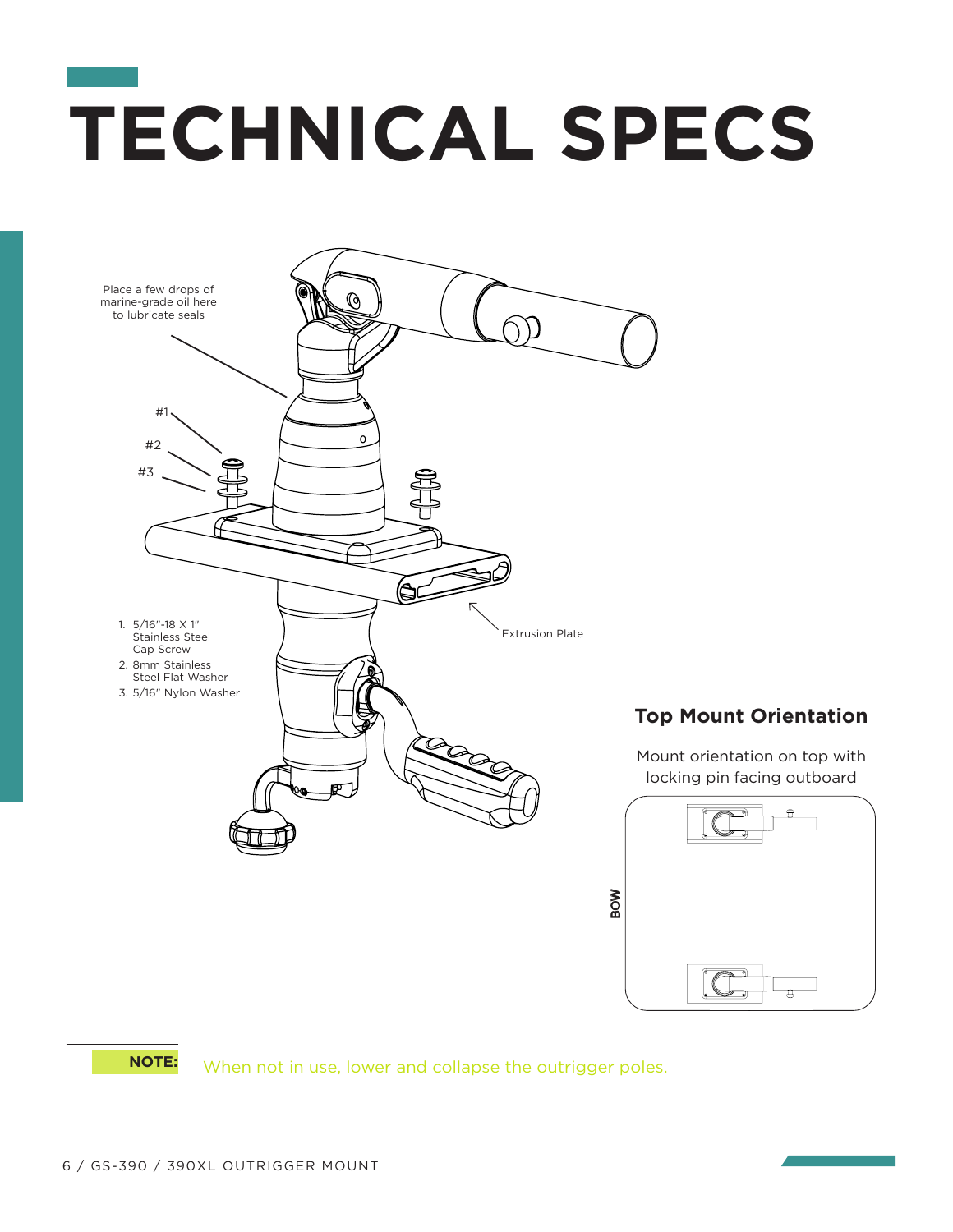# **Need Support?**

#### **Contact Us**



 $\bullet$ 

- 1.800.653.8568
- support@tacomarine.com  $\boxtimes$
- tacomarine.com ∰
	- 50 NE 179th ST Miami, FL. 33162



@tacomarine @taco\_marine